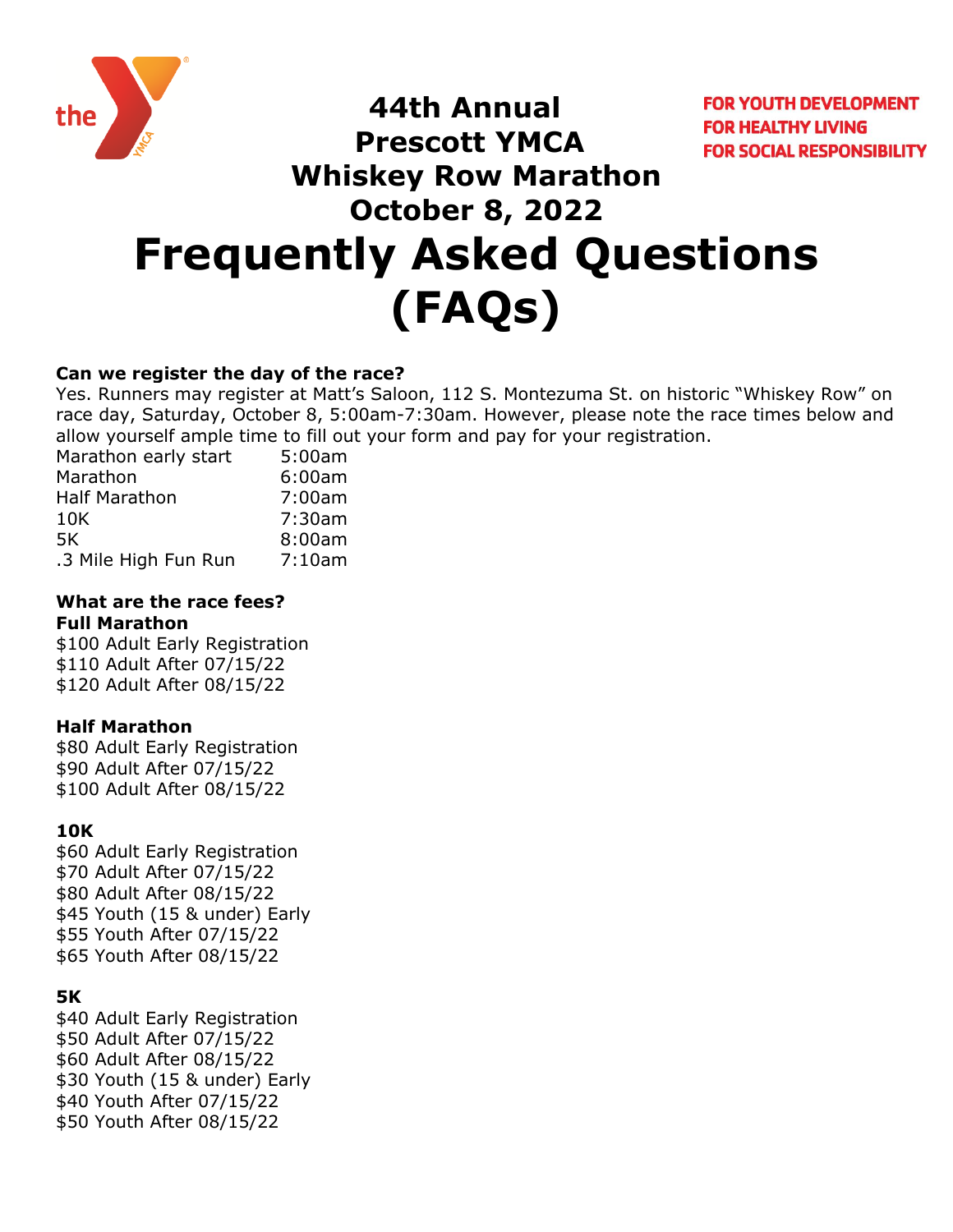## **.3 Mile High Fun Run**

\$10 Early Registration \$15 After 07/15/22 \$20 After 08/15/22

## **Can marathoners start early?**

There will be a 5:00am early start for marathoners who would struggle to finish the race in 6 hours. Early starters' results will appear in a separate result listing and be ineligible for awards. Bring water / energy gel with you as the water stations may not be manned when you pass them. They will be manned at the following times, so please plan accordingly: Gurley Street #1: 5:30, Hassayampa #2A: 5:45, Hassayampa #2B, Forest Service Rd. Water Station #3: 5:45, Half Turnaround #4: 6:00am, Sierra Prieta Overlook #5: 6:30, Juniper Water Station #6: 7:00, Marathon Turnaround #7: 7:00, Copper Basin Water Station #8: 7:00.

#### **Where do we pick up our race numbers and packets?**

Friday, October 7, 3 p.m. to 7 p.m. at the James Family Prescott YMCA (750 Whipple St., Prescott, AZ 86301 [Map\)](http://prescottymca.org/index.php?option=com_wrapper&Itemid=79). You can also register at this time. Saturday, October 8, 5:00am to 7:30am at Matt's Saloon, 112 S Montezuma St., on historic "Whiskey Row".

## **Where is the Finish Line this year?** Courthouse Plaza

#### **Will there be a Sports / Business Expo?**

Yes, this is the 9th Annual Expo. Friday, October 7, 3:00-7:00pm at the YMCA and Saturday, October 8, 8:00am-1:00pm at the Finish Line at the Courthouse Plaza. Please visit and support our vendors.

#### **What are the Marathon and Half Marathon routes?**

Start on Montezuma in front of Palace Bar heading South Turn West (right) on Goodwin Stay left onto Summit which turns into Glenwood Turn North (right) on Park Turn West (left) on Gurley Turn South (left) on Hassayampa Village Ln Turn West (right) on Copper Basin Continue onto Forest Service dirt road Turn North (right) on Thumb Butte Park Road Turn West (left) on Dearing Park Road where the dirt meets the pavement Turn around at Water Station #7 at the top of Dearing Park Rd where the Speed limit sign sits Re-trace your steps back to Hassayampa Village Ln At Hassayampa Village Ln continue straight on Copper Basin Turn North (left) on White Spar Turn East (right) on Goodwin and continue to the finish line on the Courthouse Plaza **What is the Half Marathon routes?** Start on Montezuma in front of Palace Bar heading South Turn West (right) on Goodwin Stay left onto Summit which turns into Glenwood Turn North (right) on Park Turn West (left) on Gurley Turn South (left) on Hassayampa Village Ln Turn West (right) on Copper Basin Continue onto Forest Service dirt road Turn around at Water Station #4 Aspen Creek Trail Head #48 Re-trace your steps back to Hassayampa Village Ln At Hassayampa Village Ln continue straight on Copper Basin Turn North (left) on White Spar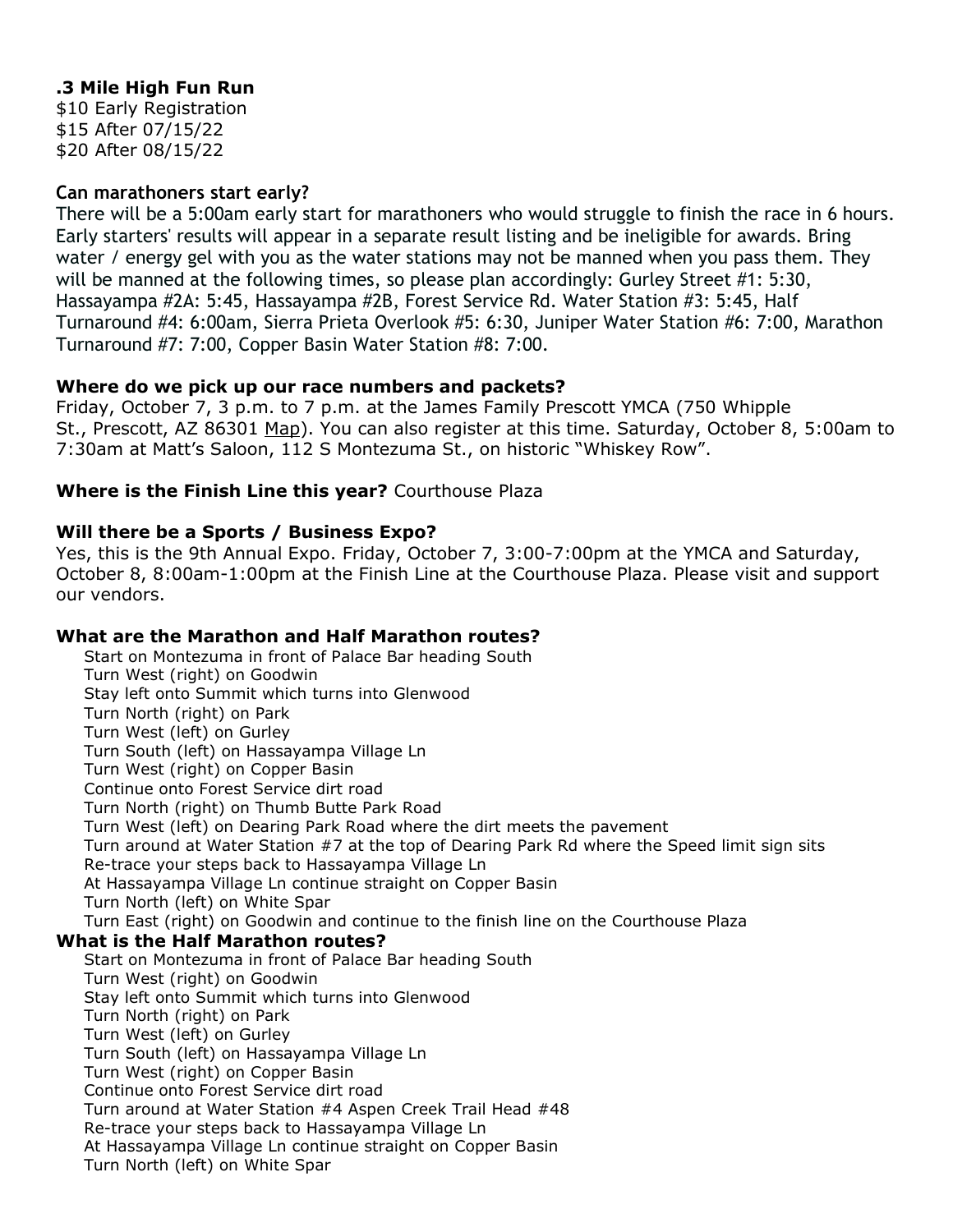Turn East (right) on Goodwin and continue to the finish line on the Courthouse Plaza

#### **What is the 10K route?**

The 10K is a loop Course Start on Montezuma in front of Palace Bar heading South Turn West (right) on Goodwin Stay left onto Summit which turns into Glenwood Turn North (right) on Park Turn West (left) on Gurley Turn South (left) on Hassayampa Village Ln Turn East (left) on Copper Basin Turn North (left) on White Spar Turn East (right) on Goodwin and continue to the finish line on the Courthouse Plaza **What is the 5K route?** The 5K is a loop Course Start on Montezuma in front of Palace Bar heading South Turn West (right) on Goodwin Stay left onto Summit which turns into Glenwood Turn South (left) on Park Turn West (right) on Country Club Turn South (left) on Highland Turn East (left) on Copper Basin Turn North (left) on White Spar Turn East (right) on Goodwin and continue to the finish line on the Courthouse Plaza

#### **Can we change the race we have registered for?**

Yes. You may do so when you pick up your race packet. If the race you've registered for is more expensive, you will be responsible for the difference. No refunds will be available when changing to a lower-priced race.

#### **If I can't run, can I get a refund?**

No. Refunds are not available.

#### **If I can't run, can someone else take my place?**

No. We do not allow participant substitutions.

**If I can't run, can I save my registration for the next year?** No, we do not transfer registrations.

#### **If I don't run, can you mail me my t-shirt?**

If there are t-shirts available after the race, our team will mail you a shirt. Please note: A \$7.50 shipping/processing fee will apply. For t-shirt requests, please contact Race Director, Jaime DeJoseph, at [wrm@prescottymca.org,](mailto:wrm@prescottymca.org) for details.

#### **Can someone else pick up my race bib and packet?**

Yes. Your friend/family will need to know your birthdate and correct spelling of your name.

#### **Does the race still happen in snow or rain?**

Yes. Even in inclement weather, we will still host the race.

## **Can I walk the marathon, half marathon, 10K or 5K?**

Yes. Just keep in mind that the course officially closes at noon. As long as you can finish the race before noon, you will be fine. We encourage walkers, first-time racers, "woggers" and any combination thereof to participate, get outside and enjoy the fun!

#### **Are there cash awards?**

No. Overall male and female winners in the marathon, half-marathon, 10K, 5K will win non-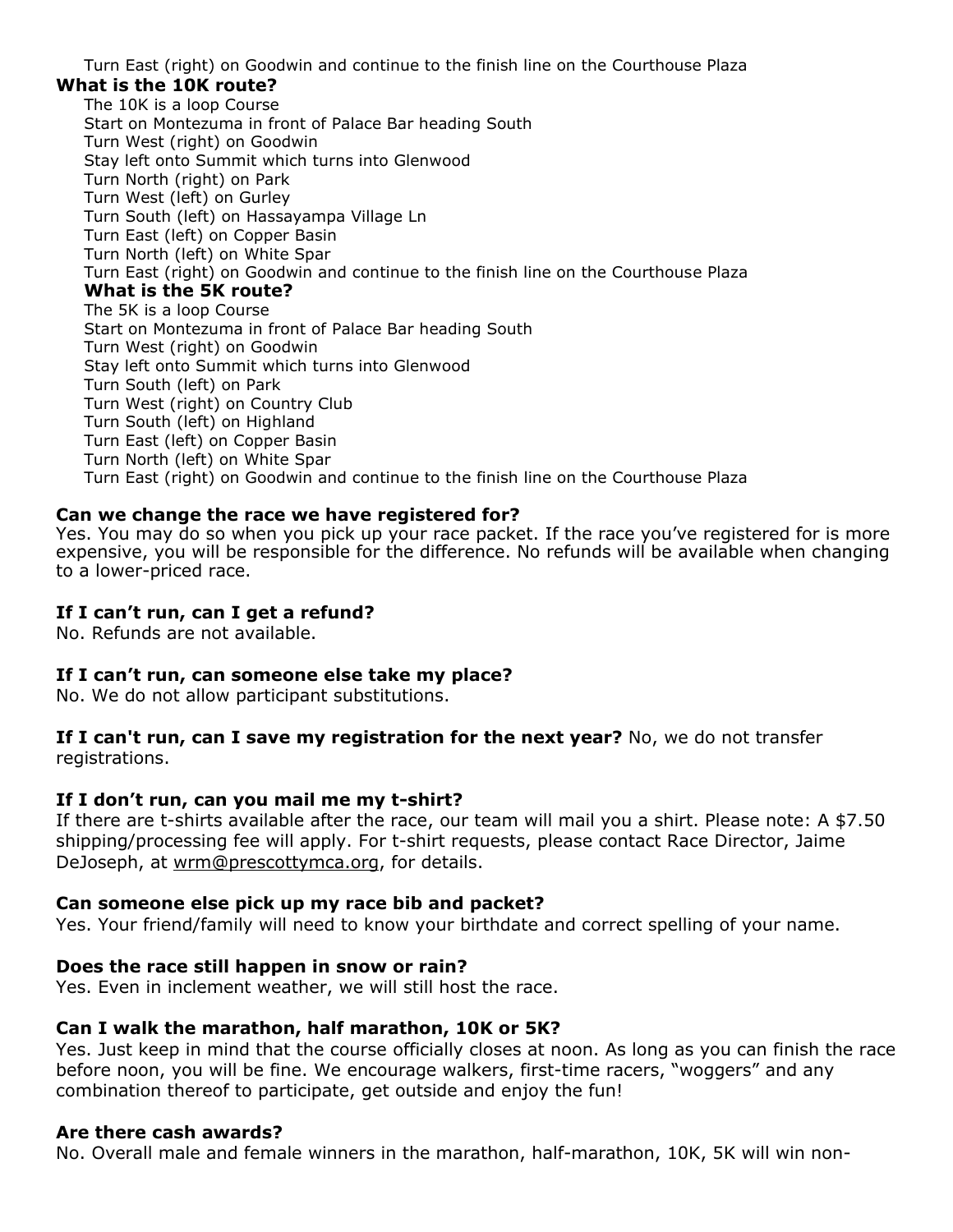monetary awards.

## **Will I need to find a shuttle from the finish line to the start line?**

No. All racers will start on one side of the downtown Courthouse Square (Montezuma St. "Whiskey Row"), and finish on the opposite side of the Courthouse on Cortez St. (only one block away).

## **Where does the race start?**

In front of the Palace Bar and Restaurant on historic "Whiskey Row" (Montezuma St) in Prescott.

## **Will there be signs to direct the runners?**

Yes, the course will be well marked and volunteers will be directing racers at intersections. Marathon has 1-13 mile markers. First half - how many miles run. Second half - how many miles to go.

## **Will there be police at stoplights to direct traffic?**

Yes, the City of Prescott Police Department will man the main intersections.

#### **Can we push strollers on the course?**

Yes. Start at the back of the pack and keep single file.

## **Can we wear iPods, MP3 players while running?**

Yes.

#### **Can we bring dogs?**

No. However, assistance animals are always permitted.

#### **Are bicycles allowed on the course?**

No. Bicycles, non-service animals, skateboards, roller blades, "heelies," scooters, segways, hover boards, etc. are not permitted on the course.

#### **Is there a course map?**

Yes. Please find the [map](http://www.whiskeyrowmarathon.com/whiskeyrowmarathan/site_files/editor_files/image/file/wrm_map_2008.pdf) here.

#### **What is the [elevation change?](http://www.whiskeyrowmarathon.com/whiskeyrowmarathan/site_files/editor_files/image/file/WhiskeyRowProfiles_All.pdf)**

Starts at 5,280 and increases to 7,000 over the first 7 miles, then down to 5,600 at the 13-mile turnaround

#### **Is the course paved or dirt?**

The course is paved the first and last 5 miles. The rest is run on Forest Service dirt roads.

## **Can half marathoners start early?**

No

## **If I am not a runner, can I volunteer?**

Yes. Positions listed and sign-ups available at [https://whiskeyrowmarathon.com/volunteer.](https://whiskeyrowmarathon.com/volunteer)

## **Is there medical support on the course?**

Emergency vehicles will be roaming the course throughout the race.

Lifeline Ambulance Service will be at the start/finish and on the course.

There is a first aid tent at the finish line.

#### **Where can I park?**

Vehicles will not be allowed to park at the Courthouse Plaza on the morning of the race. The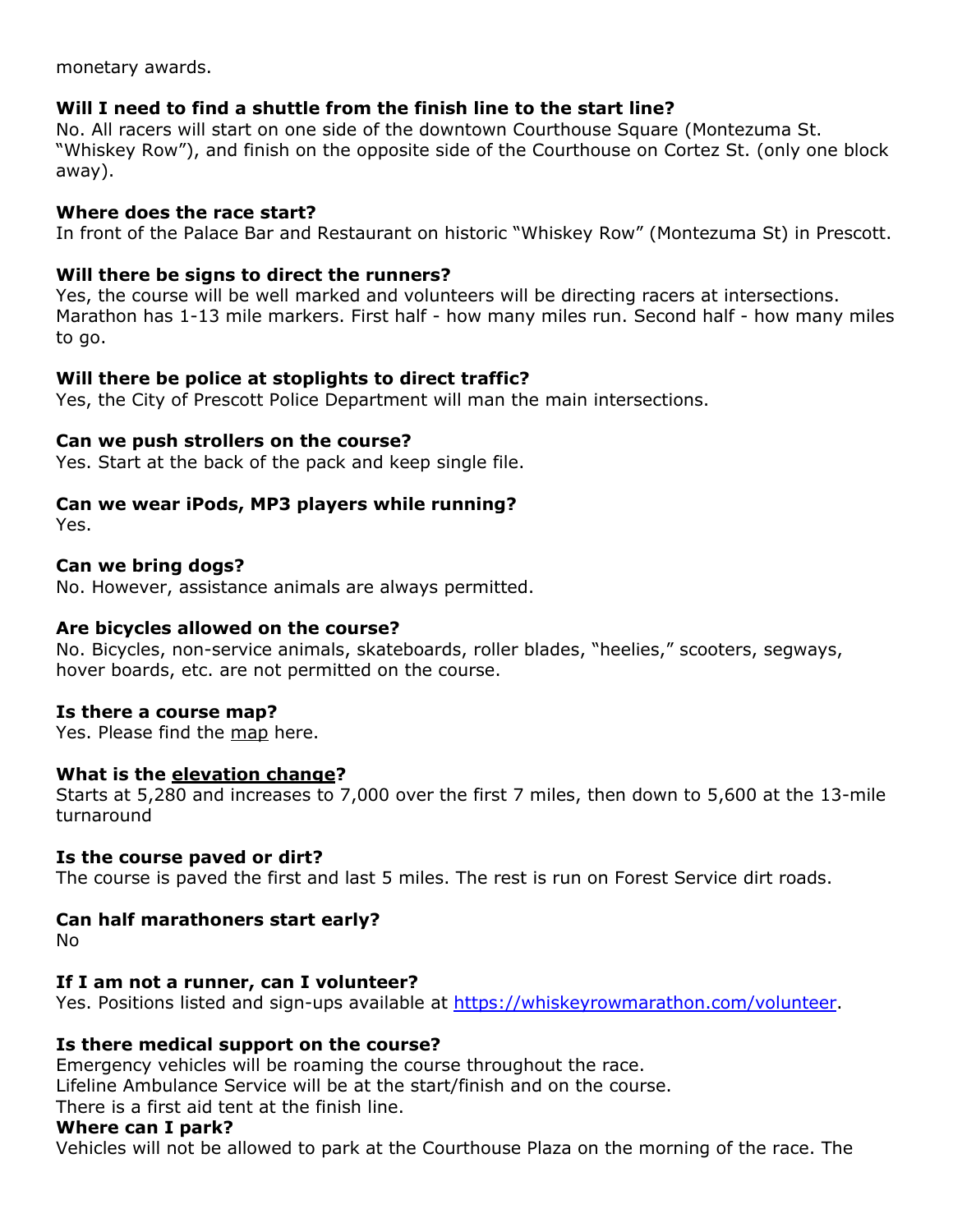adjacent streets will be closed to traffic after 5 a.m. Please use parking spaces on South Granite, North Montezuma, and West Goodwin Streets, any other streets farther out, or the parking garage on South Granite (parking fees may be charged in the garage for Special Events).

## **Can I check my belongings?**

You may leave valuables at our "Gear Check" area near the start line and pick them up at the refreshment garden. You may also leave clothing at any of the nine water/aide stations along the course. These items will be returned to the James Family Prescott YMCA and may be picked up on Sunday, October 9, at noon. (Complimentary service.)

## **Race Number Requirements**

Your race number has your ChronoTrack Timing Chip built in. Securely fasten your race number to the *front* of your running shirt. Your race number is non-transferrable and may only be worn by you. Do NOT alter your race number in any way.

## **Can we drop out of the race?**

If you need to drop out of the race, please give your name and race number to a volunteer at one of the water stations. Yavapai Amateur Radio Club volunteers will be available to communicate any needs to event staff.

## **Are there water stations?**

There will be nine staffed and equipped water stations positioned along the course. They will provide runners with water, Gatorade, fruit and first-aid supplies, as well as a range of other items, such as Vaseline, shoelaces, safety pins, toilet paper and hand sanitizer. Marathon has 8 water stations, Half Marathon has 4 water stations, 10K has 3 water stations, 5K has 1 water station.

## **Are there restrooms along on the course?**

Yes, we will have "porta potties" at some of the water stations.

## **Are there refreshments after the race?**

Yes there are plenty of goodies to eat for the racers only. Racers will need to show their race bib.

## **What kind of t-shirts will runners receive?**

Full Marathoners who pre-register for the event will receive a long-sleeved "technical" running shirt. Half marathoners will receive a short-sleeved "technical" running shirt. 10K, 5K will receive a short-sleeved t-shirt featuring a commemorative design. The .3 Mile High Fun Run will receive a t-shirt; t-shirts available for purchase.

#### **Can we buy extra t-shirts/change long-sleeved t-shirts for short-sleeved tees, or vice versa?**

Dated race shirts may be purchased at the Refreshment Garden. You may not change long sleeve for short sleeve or vice versa. Other Whiskey Row Marathon merchandise for purchase will be available at packet pick-up and after the race near the refreshment garden. Items such as hats, socks, beanies, t-shirts and technical shirts will retail for \$10-\$50 approximately.

## **Do you have a race photographer?**

Finish-line photography will be provided by Action Media. The link will be listed on the home page so that participants can easily locate their picture using their race number or last name. Runners will then purchase photos directly from them. Please make sure your race number is visible at all times to assist with photo identification and your search capabilities.